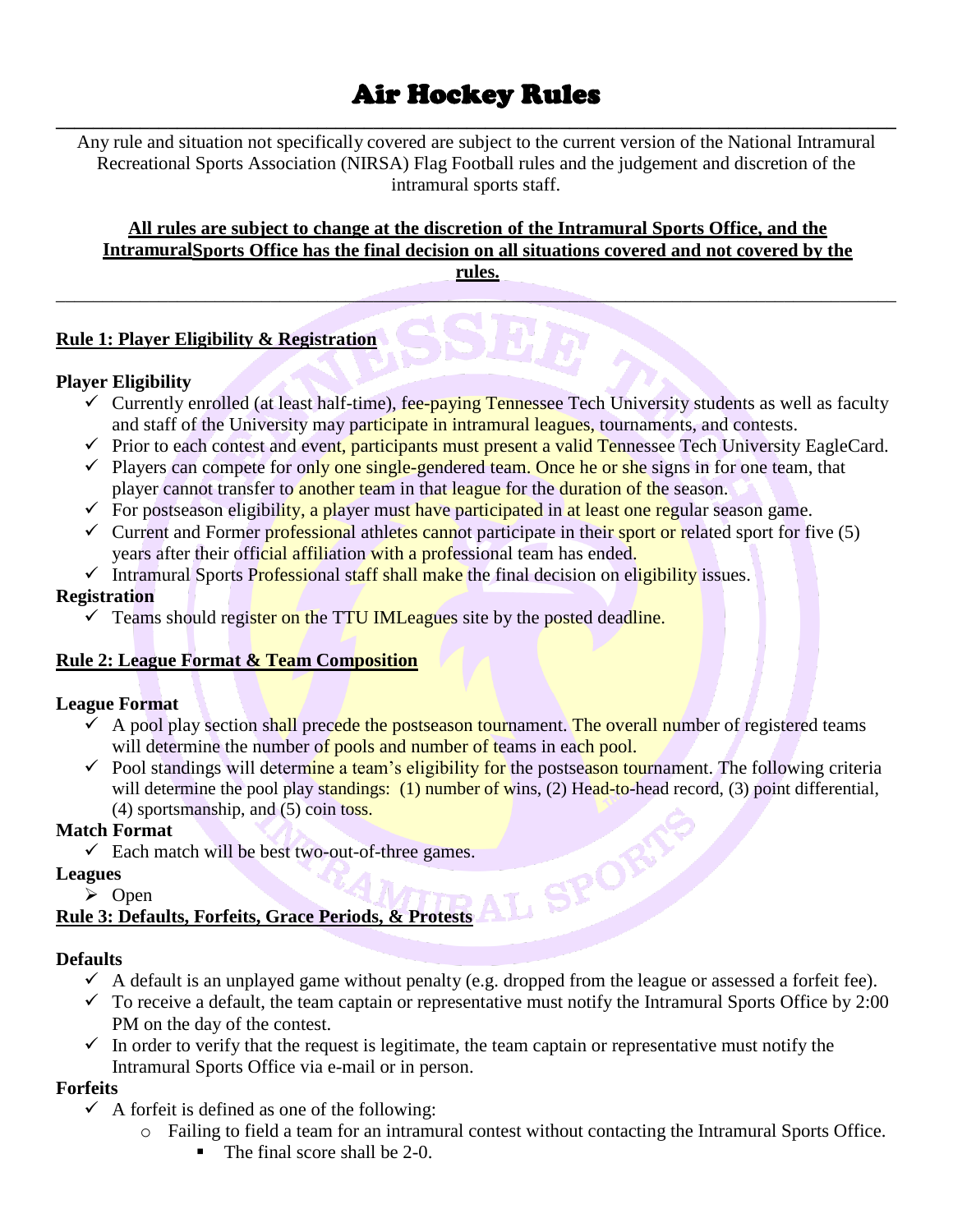- o Defaulting two games during pool play.
- $\checkmark$  Teams may be assessed a forty dollar (\$40) fee for each forfeit. The team captain will have a hold placed on his/her eagle online account until the fee is paid.
- $\checkmark$  If a team forfeits its first game of the season, that team may be dropped from the league and replaced with a team on the waiting list.
- $\checkmark$  Any team that forfeits a game will be ineligible for the postseason tournament.
- $\checkmark$  A second forfeiture may result in removal from the league.

# **Grace Period**

- $\checkmark$  If at least one team member is present at game time, the team will be granted a five-minute grace period.
- $\checkmark$  Once a team reaches the minimum number of players to start the game, the team must start when directed by IM staff.
- $\checkmark$  A team may not wait for additional players once the minimum number of players have arrived.
- $\checkmark$  If the team has not reached the minimum number of players required to play at the end of the grace period, a forfeit will be declared.

# **Protests**

- ✓ Intramural Sports Graduate Assistants and Professional Staff will consider protests.
- $\checkmark$  During the contest, teams may protest (a) the misinterpretation or the misapplication of a rule or (b) a scoring error. The protest must be submitted immediately, and, if the protest is denied, a timeout will be charged to the protesting team.
- $\checkmark$  Protests regarding the judgement of the game officials will not be recognized.
- $\checkmark$  When protesting player eligibility:
	- o *Regular season*: The eligibility of any player may be protested at any point during the regular season (e.g. before, during, and after the contest; anytime during office hours)
	- o *Postseason Tournament:* Player eligibility must be protested before the start of the contest. Protests made after the start or end of the game will be not recognized.

# **Rule 4: Playing Area & Equipment**

#### **Playing Area**

 $\checkmark$  All games will be played in the Marc L. Burnett Student Recreation and Fitness Center game room, room 102.

#### **Strikers and Pucks**

- $\checkmark$  Players will be provided the strikers and pucks for all contests.
- $\checkmark$  Players may bring their own strikers.

# **Clothing & Equipment**

 $\checkmark$  All attire and equipment are subject to the approval of Intramural Sports staff. Any clothing or equipment that is deemed unsafe or illegal must be removed prior to competition.

# **Rule 5: Timing & Scoring**

# **Timing**

 $\checkmark$  Matches will be best 2 out of 3 games played in five minutes per game.

# **Scoring**

- $\checkmark$  Hitting the puck in your opponent's goal will award you one (1) point.
- $\checkmark$  The puck must fall into the goal and stay there to be considered a goal.